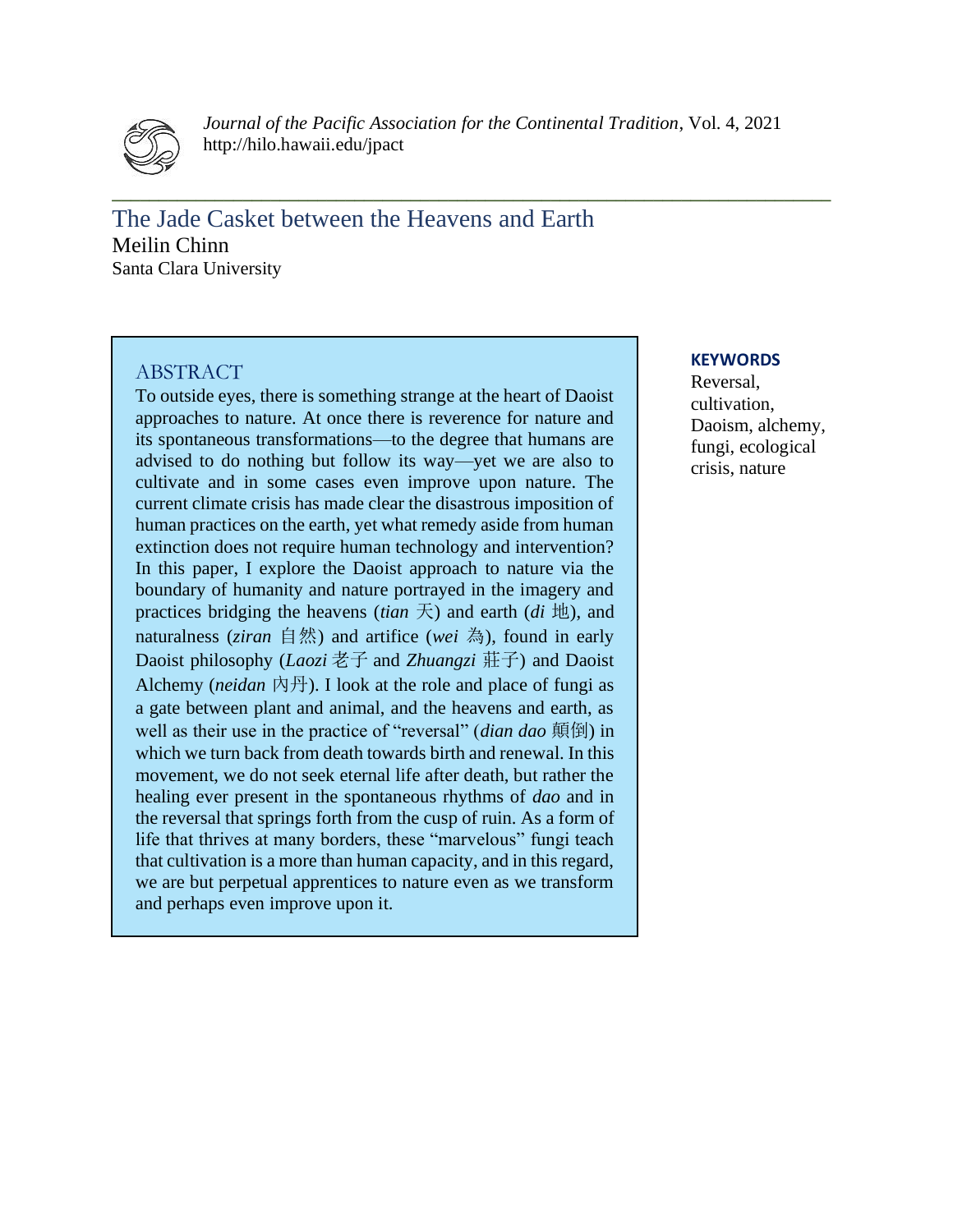*'Going back to the beginning and pursuing the end' is the thread to understand existence and extinction.*1

There is something strange at the heart of Daoist approaches to nature. We are advised to follow nature and its spontaneous transformations without interference while also being advised to cultivate—and even improve upon—nature. Such advice and what it implies about the boundaries of humanity and nature speaks to our current situation on earth: reversing the mass ecological crises caused by disastrous human practices requires human intervention . . . or our extinction. There is no "Daoist" environmental solution to be found by listening into the traditions of those who have followed *dao*, but there is much we could learn about reversal and cultivation as human and more-than-human capacities that function across the borders of nature, culture, artifice, technology, or in the language of Daoism, across the heavens and earth. In the reflections here, I bring this question to the boundary of another subject, one which was once an ally of philosophy and science but has been abandoned: *alchemy*.

# **Reversal**

I read the last sentence of a book first, regardless of genre or content. While appalling to many fellow readers, I find it is a useful hermeneutic method that enlivens rather than dims the end. Knowing what is inevitably ahead does not foretell its meaning. Moving from end to beginning in order to "pursue" the end also happens to be an alchemical procedure attested to in the opening lines here from the *Cantong qi.* This coincidence in no way implies that my odd reading habit is an alchemical procedure threading "existence and extinction," but because the topic at hand is reversal in many different senses of the word, I will begin with the last sentence here, taken from Chapter 40 of the *Laozi* 老子: "Reversal is the movement of *dao* 道." <sup>1</sup> What does "reversal" mean? The Chinese word is  $fan \not\mathbb{R}$ , which is also translated as "returning," "turning back," and "inversion." How does *dao* "reverse," "return," "turn back" or "invert"? If *dao* is both the creative source and patterns of becoming, there is something peculiar about describing its movements as "reversal." Doesn't *dao* move forwards rather than backwards? Other descriptions of *dao* often employ images of birth, growth, and natality. Are these compatible with reversing or turning back?

One immediately available way to explain these tensions is correlatively. Forward and reverse, leaving and returning, birthing and dying, are all correlative, co-constitutive, resonant pairs that complement rather than oppose one another. But in the *Laozi* this response is only a starting point and operates as more of an observation than explanation or practical advice. Correlative pairings alone do not explain why the text emphasizes and singles out the reversing, returning, and turning back movements of *dao.* However, there is a tradition in Chinese history, inspired in part by the *Laozi*, of powerful and complex practices centered on the idea of "reversal": *neidan* 內 丹 or "internal

<sup>1</sup> *Can tong qi* 參同契 [The Seal of the Unity of Three]. Line 1, Chapter 40, *Laozi*. *Fan zhe dao zhi dong* 反者道之動.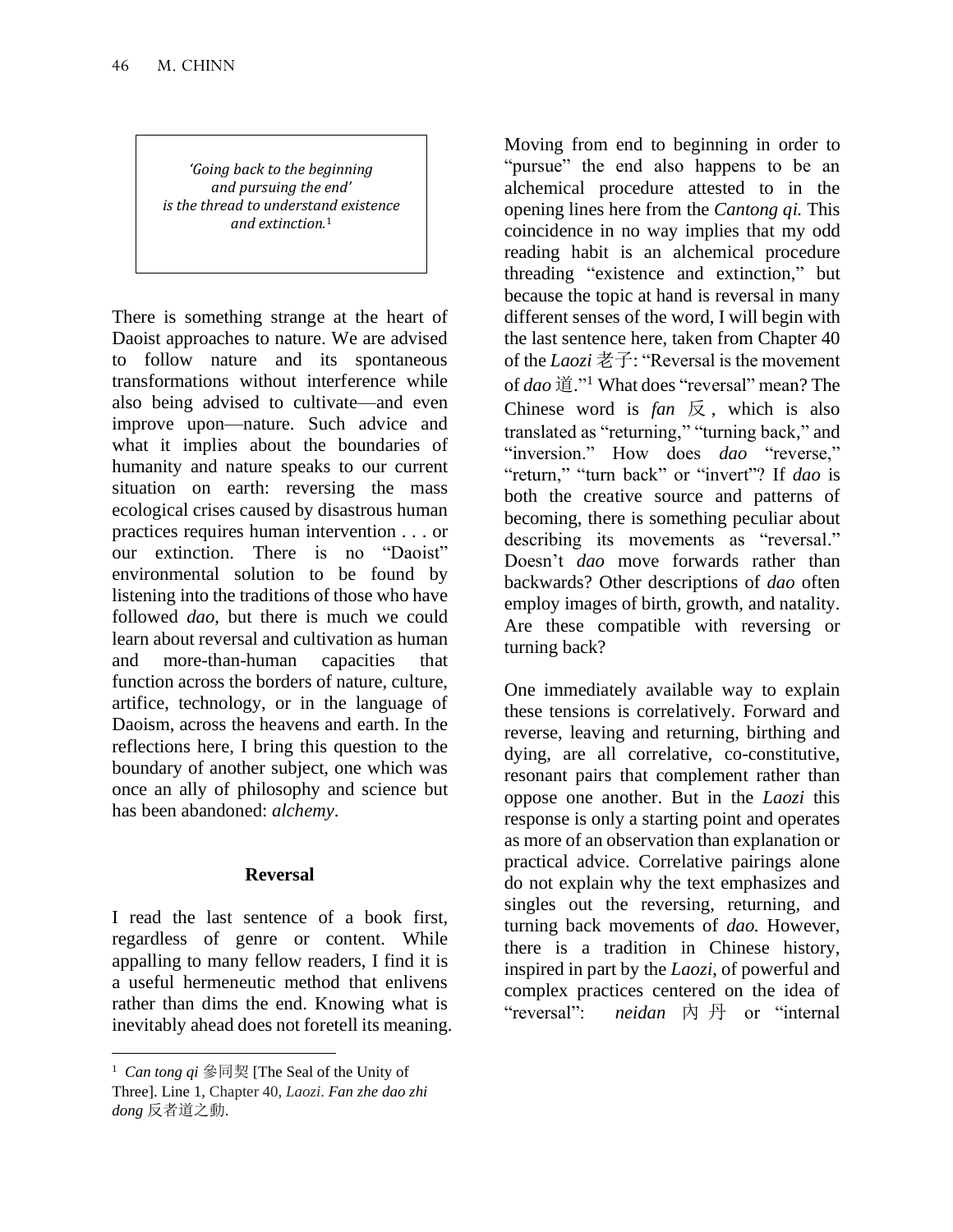alchemy." But because the relationship between philosophy and alchemy has been severed by philosophers, the explanatory and practical—resources of *neidan* remain dormant. While it is generally accepted that the *Laozi* and *Zhuangzi* 莊子 provided many of the concepts and vocabulary for later Daoist alchemy, most of the scholarship on philosophical Daoism ignores this influence (notably, scholars and practitioners of Daoist alchemy embrace these origins). In the interest of producing texts acceptable and comprehensible to contemporary audiences, philosophers leave aside the arcane.

As a result, philosophers are much more likely today to engage in debates over whether the philosophy of the *Zhuangzi* can be categorized as relativism, skepticism, nihilism, fictionalism, or naturalized epistemology, than discussions about the textual role of *xian* 仙 ("celestial beings" or "immortals") who "breathed through their heels" and "drank the dew." Such tales are waved away as either metaphorical, irrelevant to the properly philosophical lessons of the text, or worse yet, magical. The *Laozi* is read in a similar manner by philosophers who wish to rescue the text from "spiritual" readings. Guarding the texts against new age misappropriation, however, doesn't require drawing a sharp boundary with the alchemical practices that came afterwards. Opening that boundary in order to gain a deeper understanding of how *dao*  reverses or turns back does not mean equating the use of reversal in *neidan* with that of the *Laozi*; rather, doing so engages in productive, responsible, and practical hermeneutics. It's worth asking, in fact, whether we can read the *Zhuangzi* and *Laozi* as alchemical texts prior to their later adoption by practitioners of *neidan*. To take the *Zhuangzi* as an example, passages that describe inverting the self out of its fixed habits of perception, judgment, knowing, and

acting into our lineage in what the text calls the *da xu*  $\overline{\smash{\big)}\}_\infty$  or "great emptiness" and the *tai chu* 泰初 or "great beginning" can be read in ways that intimate their alchemical potential. The habits described in the *Zhuangzi* are barriers to illumination and living well, bringing destruction and disharmony to the world through coercion, dogma, and violence. The later alchemists took seriously the warning that these habits eventually bring ill-health and an unnatural end to life, including our own, and saw the alchemical potential for reversing these habits in the text's description of the "great emptiness" and "great beginning." What wealth can be gained now by reading the text as the alchemists once did?

*Neidan* or "internal alchemy" centers around intertwined and mutually reinforcing practices of awakening or enlightenment and health and longevity. Whereas external alchemists worked in laboratories to turn base metals into gold or silver, and manufactured medicines aimed at curing diseases and lengthening one's lifespan, internal alchemists used the body as the laboratory to generate the internal "golden elixir" *jin dan* 金 丹 . The body—as a "cauldron" (*ding* 鼎 )—was believed to contain the alchemical elements needed to become a celestial master (*tianxian*) or one who reaches the highest degree of realization. Becoming *xian* is possible because the same processes and elements guiding the heavenly and earthly dynamics also exist in the body. In particular, the dynamics of *yin* and *yang*  guide the basic principles of internal alchemy just as they guide the broader workings of the cosmos. According to Isabelle Robinet, internal alchemists are especially concerned with "True Yin, which is the Yin enclosed within Yang, and with True Yang, which is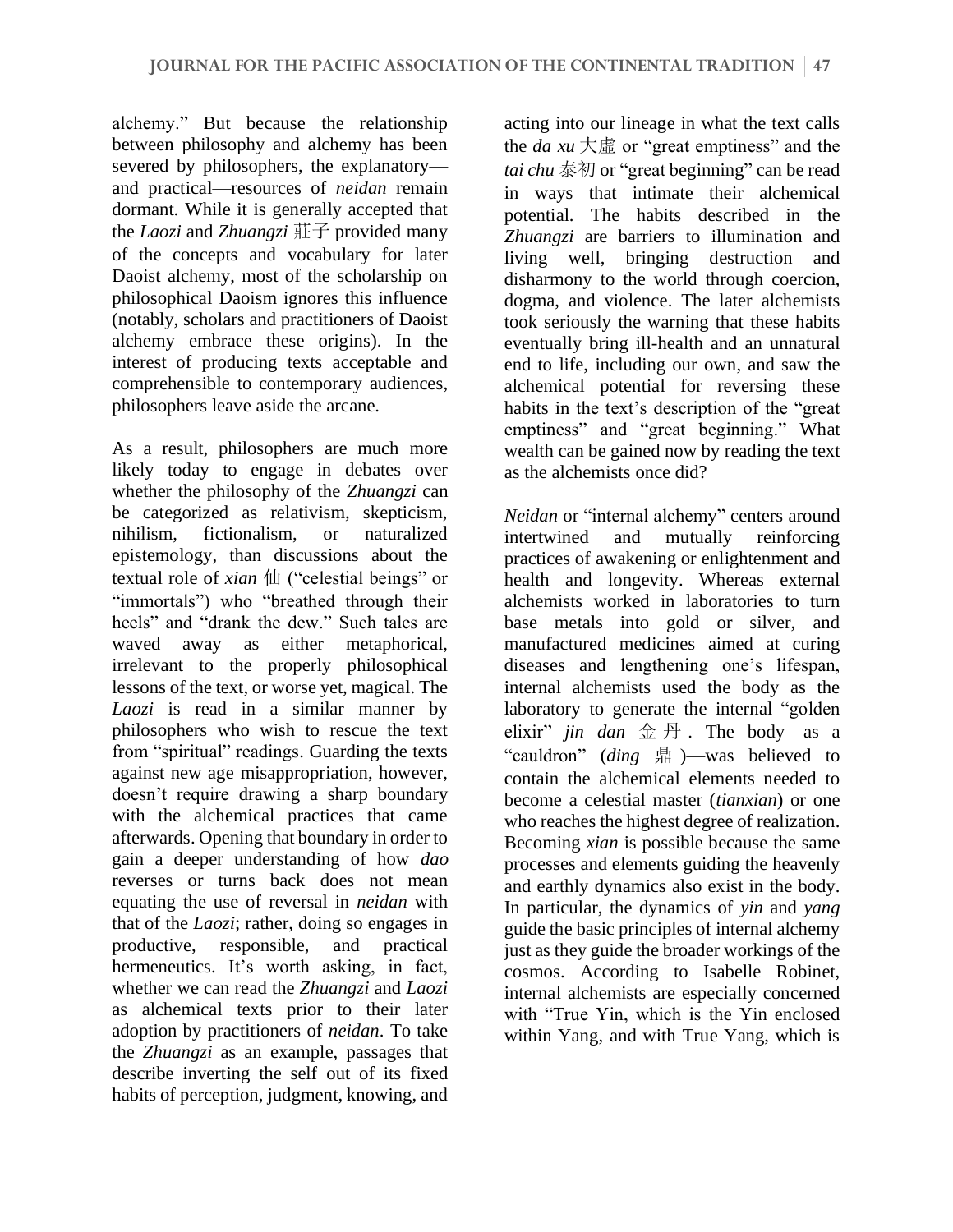the Yang enclosed within Yin."<sup>2</sup> These are the "hidden internal truth" of things and the ingredients of alchemical processes in which the internal and the hidden are realized as external and visible.

The aim is not to lay bare the secrets of nature in a calculative manner, but rather to learn how the processes that transform the heavens and the earth exist within us as well, and to utilize these in service of cultivation. As Robinet explains, *neidan* practitioners saw the world as systematically ordered by means of complex multiplicities, multi-layered structures, and shifting reference points that emerge from fundamental patterns. Alchemical transformation relies on providing order and intelligibility while also engaging in practices that counter its own system. Robinet describes these subversive practices as:

. . . the reminder that silence is the foundation of the word; the continuous evocation of Unity, which merges and abolishes all reference points; the adoption of a fundamentally metaphoric language that must be surpassed; the recurrent disruptions in the continuity of discourse . . . the reciprocal encasing of all images, so that "the child generates the mother" and the contained is the container; the multiplicity of facets, times, and reference points superimposed above one another, which counteracts the fragmentation wrought by rational analysis.<sup>3</sup>

Practices that breach the systematic order of alchemy are also oriented to "the world upside down"—an idea illustrated by Robinet

2 Isabelle Robinet, *The World Upside Down*, 103.

with a poem from the *Wuzhen pian* 悟真篇 [Awakening to Reality]:

- Look at the gate of death as the gate of life,
- Do not take the gate of life to be the gate of death.
- The one who knows the mechanism of death and sees the reversal
- Begins to understand that the good is born within the evil.<sup>4</sup>

In turn, the disruption of ordinary boundaries in the "world upside down" serves a larger practice called *dian dao* 顛倒 ("reversal" or "tracing to the source"). Reversal is enacted in many ways, all of which aim at generating the internal elixir. In a commentary on the *Wuzhen pian*, reversal is explained in terms of cultivating *yin* and *yang*:

Reversal does not consist in thinking that the Yin is Yang, but in taking the Yang from the Yin. It does not consist in thinking that the Yang is Yin, but in taking the Yin from the Yang. When the Yin is the Yin and the Yang is the Yang, this is the forward course, the ordinary way of the world. Taking the Yin within the Yang and the Yang within the Yin is the mechanism of life stolen by the immortals.<sup>5</sup>

Daoist internal alchemy thus involves practices that subvert the fixed and dogmatic boundaries of systems, including its own polarities, as well as practices for cultivating transformation from within correlates, oppositions, and multiplicities.

<sup>3</sup> Ibid., 54. <sup>4</sup> Ibid., 67. The 11<sup>th</sup> century *Wuzhen pian* is one of the most important Daoist alchemical texts. Written by Zhang Boudan, it is a poetic exposition of Neidan

that draws upon the *Laozi* and *Zhuangzi* as well as Buddhist vocabulary.

<sup>5</sup> From the *Ziyang zhenren wuzhen pian zhushu* 紫陽 真人悟真篇註疏. Quoted and translated by Robinet in *The World Upside Down*, 115.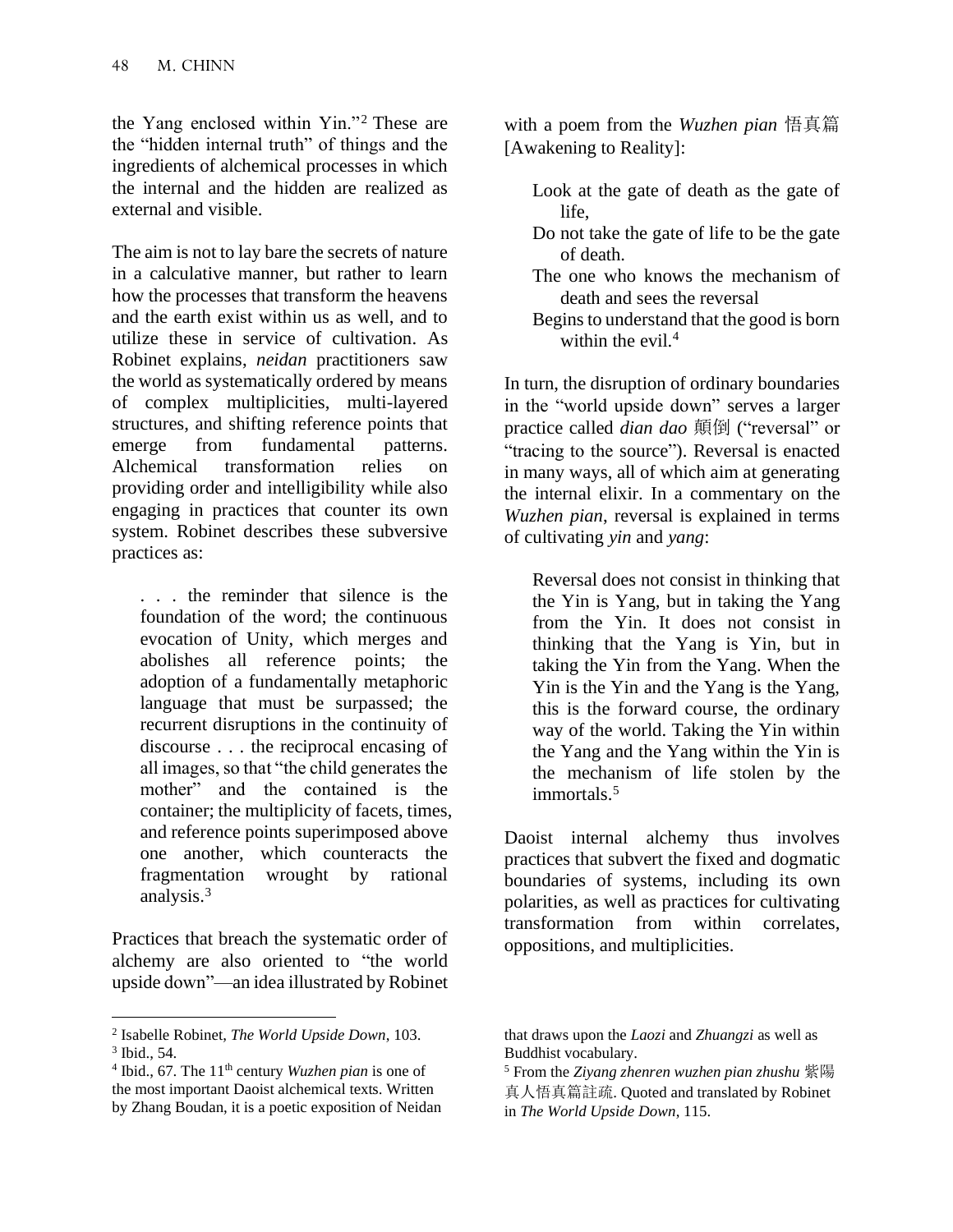Li Daochun 李道純 , a Daoist internal alchemy master at the turn of the Southern Song (1127-1279) and Yuan (1271-1368) dynasties, further explains reversal in terms of "directions" one can cultivate. If one moves toward a presumed end, this is the ordinary course or the so-called "operation" or "use" (*yong* 用). In the other direction, one moves backwards toward the source or "body"  $(ti \nleftrightarrow$  (*ti*) of all things.<sup>6</sup> Of the many words in Chinese for the body, the *ti* body referenced here is the most corporeal of all the bodies. When referencing an individual, this is the body that that senses and eats. This is noteworthy because the *ti* body might seem to be the least likely body to "reverse"; our flesh and bones do not, after all, age backwards. And yet, the *ti* body is the most transformable of all the types of bodies identified in early China. *Ti* bodies have malleable and multivalent boundaries; they can even extend into other *ti* bodies to form one body. <sup>7</sup> *Ti* bodies are perhaps best understood in organic and ecological terms. As Deborah Sommer elaborates in her study of *ti*, one of its earliest meanings was not the human body but rather "plant vegetation," as testified to in the variant for  $ti$  ( $\phi$ ) meaning "root."<sup>8</sup> This early association with plants and plant reproduction is present in the way the *ti* body multiplies and grows. Vegetative propagation occurs through productive division into new plants that retain a consubstantial relationship with the parent plant, in contrast to the death of the organism that occurs when an animal is divided or

dismembered. *Ti* bodies, like plants, can be divided from within while retaining their wholeness.

The continuity and mutual patterning between inner and outer, part and whole, which characterizes *ti* bodies supports the meaning of *ti* as "embody." Nathan Sivin explains that this sense of *ti* also refers to an individual's personification of something, for instance to an immortal's embodiment of *dao*  (*ti dao* 體 道 ). <sup>9</sup> As Sommer points out, immortals embody *dao* via the *ti* body because it provides the greatest erasure of boundaries between individual entities and thus allows for the possibility of cultivating a common body (*tong ti* 同體)—whether one person, one family, or one body politic—as well as embodying *dao*, *de* 德 (virtuosic power), or even the cosmos.<sup>10</sup>

*Ti* as embodiment also draws on the idea of organic systems, as Cheng Chung-ying observes, for to embody something is to form an ecological system with what is embodied:

To embody something is to form a system with the thing, so that the thing can be said to be a part of the whole reality resulting from the embodiment, or a person's self becomes part of the resulting system . . . When we speak of the ecological system in nature today, we have reached the meaning of embodiment of the system of interdependence as

<sup>6</sup> See Robinet, 74.

<sup>7</sup> Deborah Sommer offers a vivid description of the *ti*  body: "a polysemous corpus of indeterminate extent that can be partitioned into subtler units, each of which is often analogous to the whole and shares a fundamental consubstantiality and common identity with that whole. *Ti* bodies can potentially extend in all directions and can exist in multiple, overlapping layers or valences. Boundaries between valences are often unmarked or are obscure. When a *ti* body is fragmented into parts (literally or conceptually), each

part retains, in certain aspects, a kind of wholeness or becomes a simulacra of the larger entity of which it is a constituent." In "The Boundaries of the *Ti* Body," *Asia Major*, THIRD SERIES, 21, no. 1 (2008): 294. <sup>8</sup> Sommer sources the *Book of Odes* as an example of *ti* as plant vegetation and notes that plant forms in the *Odes* are signs for human emotion. Ibid., 297.

<sup>&</sup>lt;sup>9</sup> Nathan Sivin, "State, Cosmos, and Body in the Last Three Centuries B.C." *Harvard Journal of Asiatic* 

*Studies*, Vol. 55, No. 1 (June 1995), 14.

<sup>10</sup> Sommer, "Boundaries of the *Ti* Body," 324.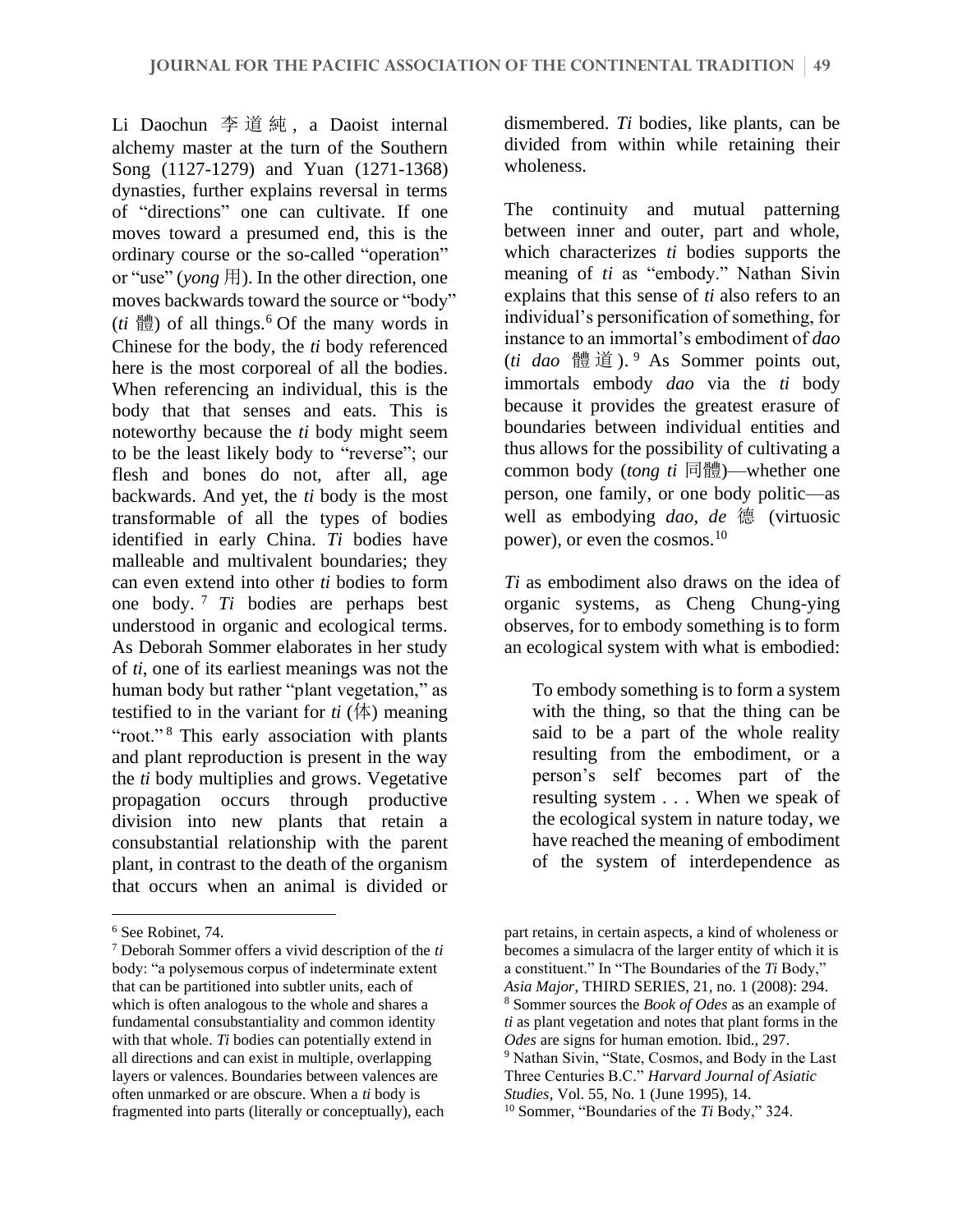conveyed by the notion of *ti* as embodiment.<sup>11</sup>

To embody the heavens and earth, then, means that one is also embodied within it. As Cheng further explains, embodiment is linked to another meaning of *ti*: "to practice" or "implement." A person becomes one *ti* with everything through embodied practices; for example, a sagely person cultivates virtuous practices and actions that are themselves bodily and therefore both rely on and influence the *ti* body. Given its complex capacity for transformation, how does the *ti*  body turn back or reverse through alchemical practices?

At least one way is through the reversal of time and space internally. Whereas ordinary people generate other humans, seekers of the internal elixir are said to generate an "embryo of immortality" within themselves. This is achieved through meditative practices and *inner arts* that trace time, space, and transformation in backwards sequences. The ordinary course leads to death, whereas the reverse course moves towards birth—not as re-birth or eternal life after death—but backwards through youth towards birth. Reading Daoism in exclusively philosophical terms will likely leave us puzzled by the suggestion that this is a practice of "immortality." Doesn't the *Zhuangzi* tell us to be "one" with change (*hua* 化 ), even the great change of death? It would seem that seeking immortality is one of the most unnatural and, as such, un-Daoist human

 $11$  Cheng Chung-ying, "On the Metaphysical Significance of *Ti* (Body-Embodiment) in Chinese Philosophy: *Benti* (Origin-Substance) and *Ti-Yong* (Substance and Function)," in *Journal of Chinese Philosophy*, 29:2 (June 2002), 146.

pursuits. And yet, consider the following passage from the *Zhuangzi*:

In the great beginning, there is nothing: without something and without name. Out from where one emerges, there is one not yet formed. When things grasp it as the means by which they are generated, this is called virtuosic power (*de*). In what is not yet formed, there is a division; as it moves it is boundless. This is called destiny. Out of stillness and movement, things are generated; when they are completed patterns are generated; this is called form. The embodied form shelters spirit, each with its own conditions and principles; this is called natural endowment. In cultivating our natural endowment we return to our virtuosic power. When this power is at its utmost, we accord with the great beginning. Being in accord with the great beginning, we are emptied. Emptied, we become great. United with the opening and closing of beaks, the opening and closing of beaks are united. Together with the heavens and earth this is unity. This unity is mindless, as if foolish, as if muddled. This is called hidden virtuosity and harmonizes with the great accord.<sup>12</sup>

When we harness the rhythms that give rise to the generative patterns of things, we become like the "great beginning." And in according with this origin, we are like the opening and closing of singing birds' beaks (*he hui ming hui ming he* 合喙鳴, 喙鳴合).

<sup>12</sup> 泰初有無, 無有無名, 一之所起, 有一而未形。 物得以生,謂之德;未形者有分,且然無間,謂 之命;留動而生物,物成生理,謂之形;形體保 神,各有儀則,謂之性。性修反德,德至同於初。

同乃虛,虛乃大。合喙鳴,喙鳴合,與天地為合。 其合緡緡,若愚若昏,是謂玄德,同乎大順。

*Zhuangzi Yinde* [*A Concordance to Chuang Tzu*], Harvard-Yenching Institute Sinological Index Series, Supplement no. 20. (Cambridge: Harvard University Press, 1956), 37.14.13-30. *Xuan de* 玄德 also occurs in the *Laozi* (Chapters 10, 51, 65). The term defies easy translation. Alternate translations could include "arcane or dark virtuosity" or "profound potency or power."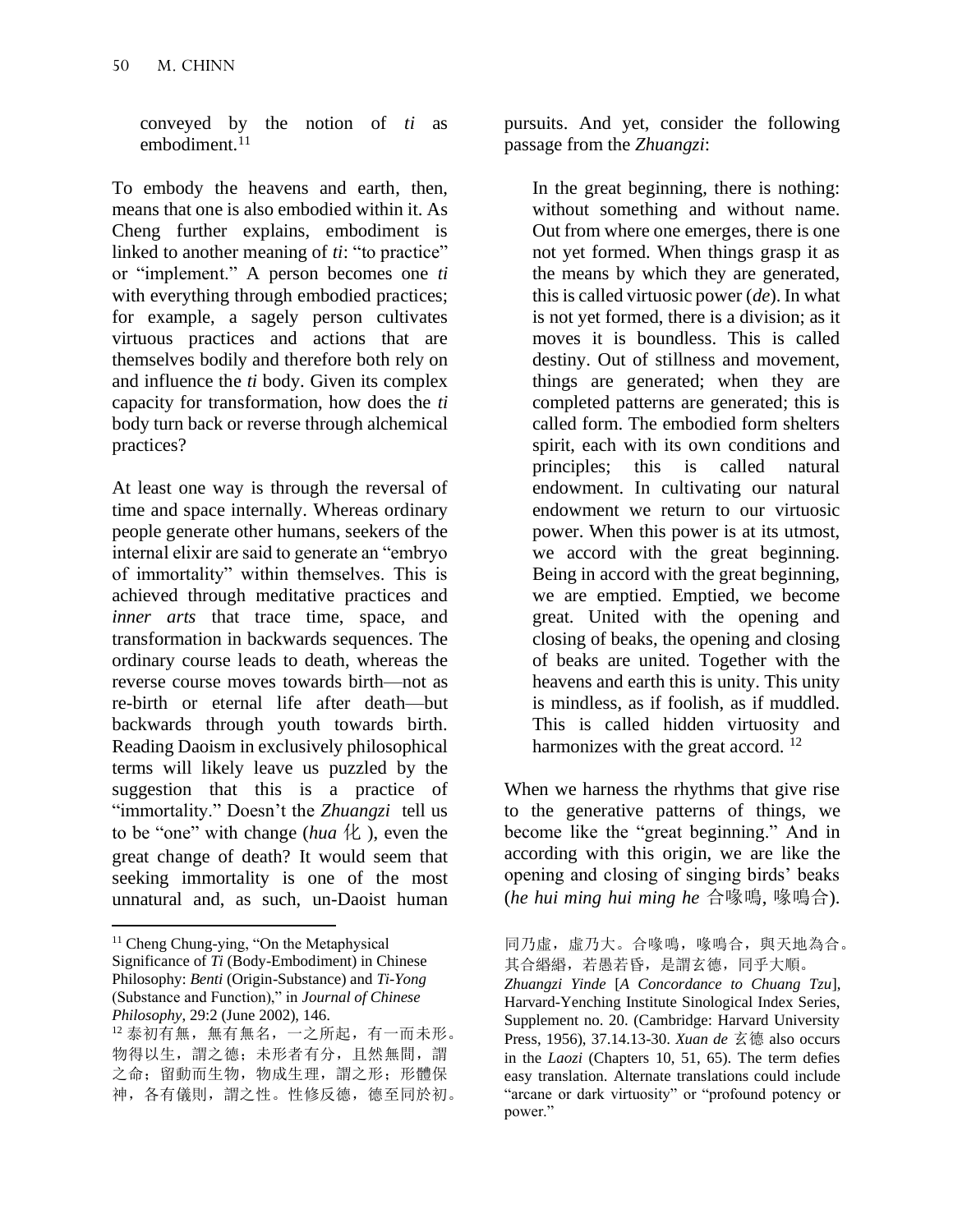This process cultivates our deep, enigmatic, and natural virtuosity. In this, we do what nature does in according with the great beginning. In later Chinese alchemy, the lineage described here facilitates the process of reversal in which the internal or golden elixir is cultivated. *We* become the elixir ourselves through regeneration and selfhealing, or to use the imagistic language of *neidan*, through generating an internal embryo of "immortality." The process of reversal is possible because nature is also self-cultivating and the great beginning is not a metaphysical origin, but rather the phenomenological and ecological source of transformation arising in every moment. This reading reframes "immortal" as the temporal correlate to spatial boundlessness—both of which can be understood phenomenologically rather than metaphysically. Being beyond the habituated boundaries of time can occur whenever everyday chronological time is transcended; it does not require the corporeal body live forever.

## **Reduction**

If the great beginning can be understood phenomenologically, one might wonder if the *neidan* practice of reversal could operate as a kind of phenomenological reduction? I would not suggest the inner arts described in the *Zhuangzi* or practiced by the internal alchemists involve the reduction as it developed later in European history (this would be a reversal of time and space beyond even the capabilities of the immortal dew drinkers!). However, there is no single meaning of the phenomenological reduction even if we limit it to a circumscribed historical movement in philosophy. Even

within Husserl's own work, there are multiple meanings and methods of reduction. Moreover, what might we gain by freeing phenomenological practices from the barriers between historical time periods, geographical locations, and cultural traditions?<sup>13</sup> Along with the "Great Beginning" passage from the *Zhuangzi*, the following description by Robinet of Daoist alchemical reversal invites comparison with phenomenological reduction:

The reversal concerns the perspective of departure. At first there is the appearance, the immediate intuition of the visible things, the self-identity of beings: pure Yin and pure Yang . . . Then a shift occurs that reverses the first intuitive, naïve apprehension, and deconstructs the principle of selfidentity: the object is no more identical to itself . . . With a displacement of identities, things are dislodged from their immediate definition, from their identity to themselves, in favor of a displacement to the other, its opposite, through a structure of multiple and multidimensional perspectives . . . Returning to oneself from the other, returning to the world after leaving it  $\ldots^{14}$ 

The change described here lays the groundwork for further reversals that fully upend the relation of self and other, subject and object. As intuitions about identities and their others or opposites are displaced, obstacles to perceiving how the myriad things in existence give themselves as *ziran* 自 然 —as "spontaneously-so" of themselves—are also dissolved. To borrow some of the earliest language of

<sup>&</sup>lt;sup>13</sup> On this matter, I agree with Merleau-Ponty's point that "phenomenology can be practiced and identified as a manner or style of thinking, that exists as a movement before arriving at complete awareness of

itself as a philosophy." Maurice Merleau-Ponty, *Phenomenology of Perception*, trans. Colin Smith (London: Routledge, 1960), viii.

<sup>14</sup> *The World Upside Down*.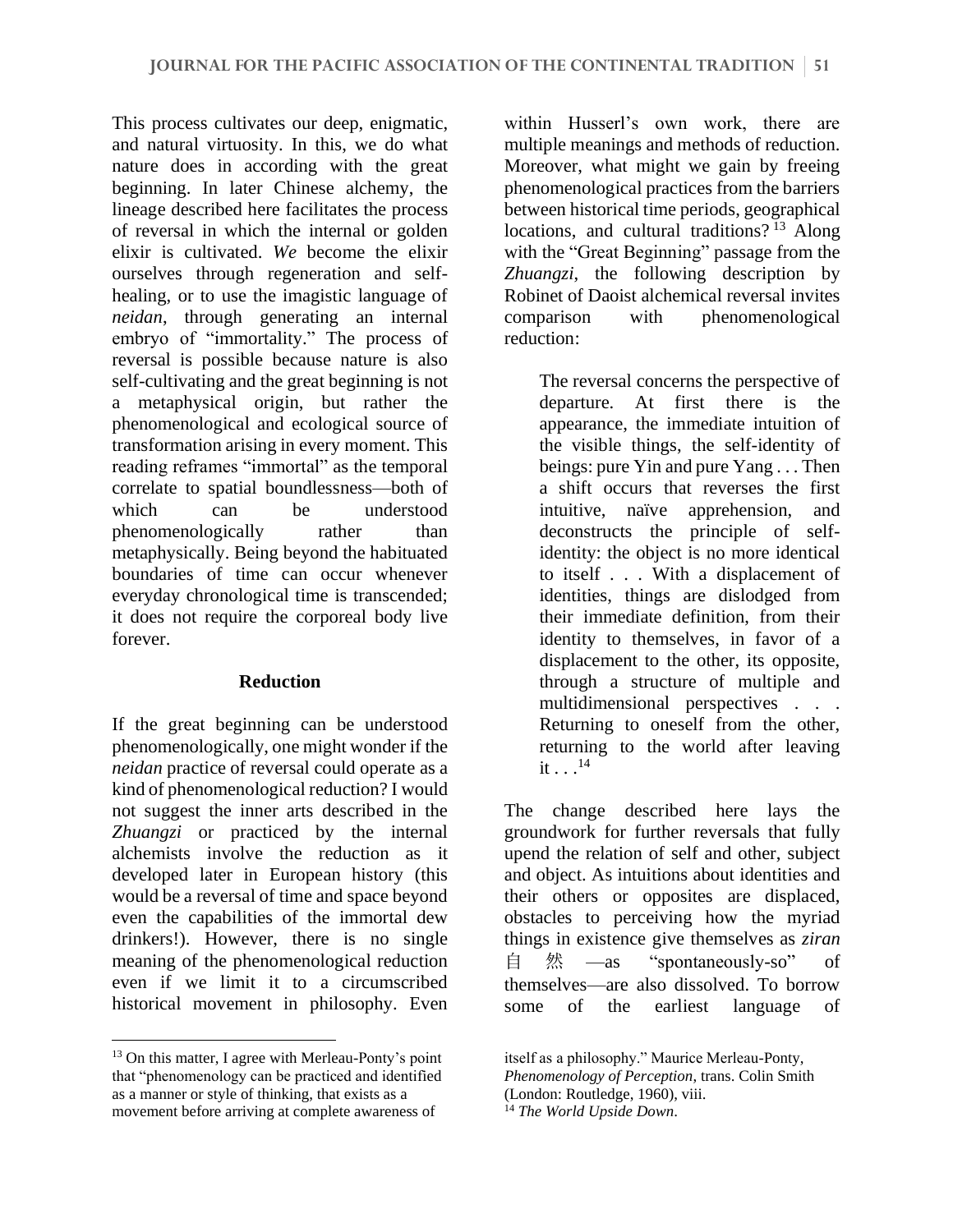phenomenology, things are freed to give themselves as themselves.

In the *Zhuangzi* and the *Laozi*, phenomena arise and give themselves beyond any aspect that can be fixed, whether by naming, logical oppositions, or any other limit of human intentionality. On this point, I am reminded of Jean-Luc Marion's claims that phenomenological reduction and givenness are correlated—more reduction means more givenness—and that reduction leads us to the "saturated" nature of phenomena exceeding any intentional horizon. <sup>15</sup> These paradoxical phenomena are encountered in what Marion names "counter-experience." In the *Zhuangzi*, what might be called counter-experience also involves paradox and requires the release of logical oppositions and habitual perceptual practices in a reversal back, not toward God, but rather toward the great beginning which is a great emptiness. In a related passage of the *Zhuangzi,* our search for a single, unchanging origin is criticized; things are said to emerge like "music out of emptiness" and "mushrooms produced by vapors." <sup>16</sup> No one knows their ultimate source, but more importantly, attending to the ongoing transformations of things rather than searching for an unknowable origin is a practice that can cultivate our own natural, yet often hidden powers of selftransformation. Tracing the regenerative phenomenological origins of each moment presents us with possibilities for reversing habitual patterns of illness, decay, and suffering. While reversal is an inner art practiced by individual *neidan* adepts, by virtue of the continuity and mutual patterning between inner and outer aspects of *ti* bodies,

reversal should also be possible in the broader, external *ti* body of the world. Given this, can we learn anything from the inner alchemists about reversing the ruin and death humans have wrought on earth? Could following "music out of emptiness" and "mushrooms produced by vapors" be part of such a practice?



Illustration of mushroom and ghost pipe plant (*monotropa uniflora*) by Adelaide Tyrol.

#### **Cryptogams**

In the prologue to *The Mushroom at the End of the World: On the Possibility of Life in Capitalist Ruins*, Anna Lowenhaupt Tsing notes, "When Hiroshima was destroyed by an atomic bomb in 1945, it is said, the first living thing to emerge from the blasted landscape was a matsutake mushroom." <sup>17</sup> In the

<sup>&</sup>lt;sup>15</sup> For example: the event (saturation of quantity); the idol (saturation of quality); the flesh (saturation of relation); and the icon (saturation of modality). See Jean-Luc Marion, *Reduction and Givenness*, trans. Thomas A. Carlson (Evanston: Northwestern University Press, 1998).

<sup>16</sup> 樂出虛,蒸成菌. *Zhuangzi Yinde*, 4.2.13.

<sup>17</sup> Anna Lowenhaupt Tsing, *The Mushroom at the End of the World* (Princeton: Princeton University Press, 2015), 2.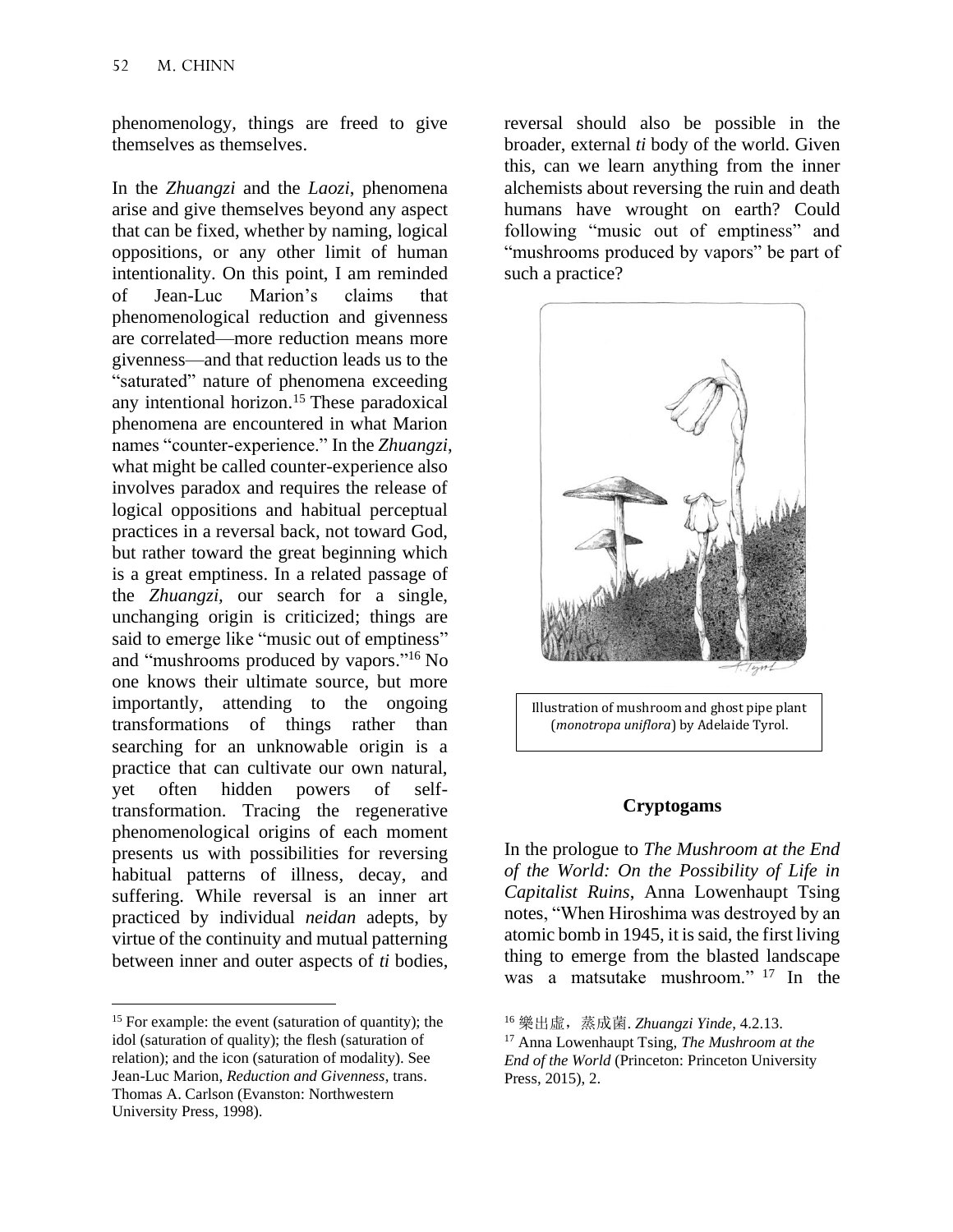ethnography and natural history that follows, she traces the "assemblages" that emerge around the growth, harvest, and trade of the matsutake mushroom in order to show how "entangled ways of life" emerge from the relationships between capitalist destruction and "collaborative survival" within multispecies landscapes. She proposes nature be thought of in three ways: "first nature" as ecological relations (including humans), "second nature" as "capitalist transformations of the environment," and "third nature" as "what manages to live despite capitalism." <sup>18</sup> Tsing argues we are unable to notice third nature if we assume the future lies ahead in a singular direction because third nature emerges within "temporal polyphony" and "disturbed beginnings." For example, wild matsutake mushrooms grow in human-disturbed forests where they nurture trees and assist the growth of the forest. They are also an expensive, coveted food in Japan and a global commodity foraged by displaced cultural minorities in the forests of the Pacific Northwest, where Laotian and Cambodian refugee communities do much of the matsutake hunting. Diverse temporal rhythms, disturbances, and precarious existences of many sorts—human, animal, economic, cultural, and natural—form what Tsing calls "open-ended assemblages of entangled life" around the matsutake mushroom. These assemblages demonstrate possibilities of collaborative survival while also challenging the historical boundaries of the existences, timelines, and influences that generate it.

In a section of the book with great relevance to Daoist approaches to nature, Tsing

<sup>18</sup> Ibid, viii.

describes her shock at the work of *satoyama*  woodland managers in Japan who restore forests by deliberately disturbing them. American wilderness sensibilities, she observes, led her to believe that forests restore themselves best; yet the Japanese cultivators of *satoyama* woodlands embrace surprising degrees of intervention.<sup>19</sup> Even erosion is a welcome method because it encourages the pines necessary to the growth of matsutake. We should not presume these human activities run contrary to nature. As a Japanese scientist explains to Tsing, matsutake are the result of "unintentional cultivation": human disturbance greatly increases the chances that matsutake will grow, even though humans are incapable of directly cultivating the mushroom. Tsing comments, "one could say that the pines, matsutake, and humans all cultivate each other unintentionally. They make each other's world-making projects possible." <sup>20</sup> Landscapes, she proposes, are products of "unintentional design" in the entangled world-making activities of many agents. Although a landscape's ecosystem has an observable design, no one intentionally planned it. It is *ziran—*naturally and spontaneously so of itself— emerging from the great beginning and great emptiness through the collaborative, mutual cultivation of all involved and accessible through counter-experience. Accepting this means cultivation is not an activity limited to humans. Instead, cultivation is a phenomenon that escapes systems of thought organized around a boundary between nature on one side and culture and artifice on the other. The Daoist practice of reversal transcends this boundary too.

<sup>19</sup> She writes, "Ecological restoration programs around the world use human action to rearrange natural landscapes. What distinguishes satoyama revitalization, for me, is the idea that human activities

should be part of the forest in the same way as nonhuman activities. Humans, pines, matsutake, and other species should all make the landscape together, in this project" (Ibid., 151). <sup>20</sup> Ibid., 152.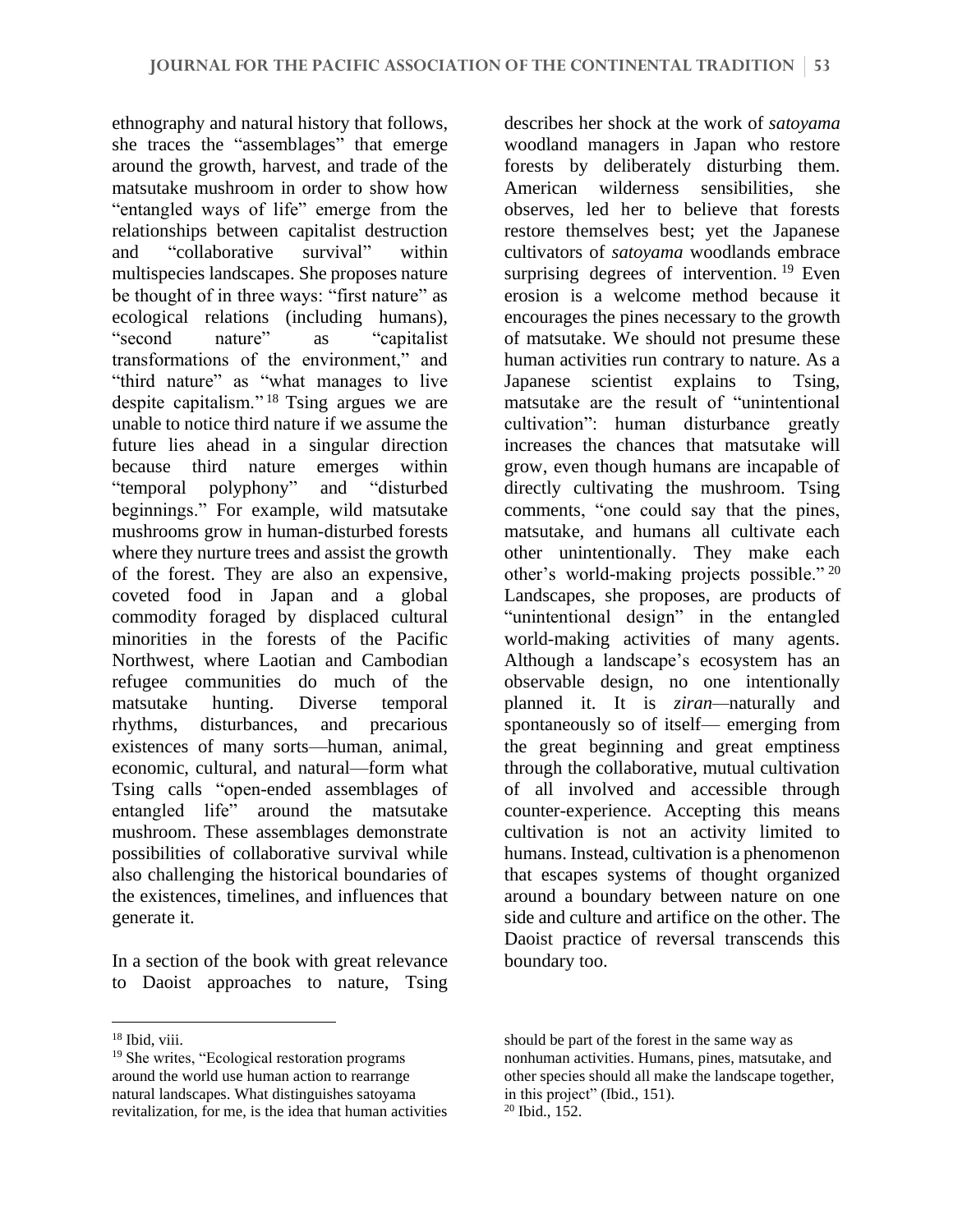One of the many remarkable ways to observe more-than-human cultivation is in the collaboration between fungi and plants. Most relationships between plants and fungi are symbiotic, for example in forests where mycorrhizal fungi feed trees nutrients and water from the soil and trees feed fungi nutrition generated by photosynthesis. But cultivation is not always straightforwardly reciprocal, at least not within a frame of reference that tallies exchange. To borrow an earlier term from Chinese philosophy and alchemy—cultivation is *xuan* 玄 ("mysterious," "hidden," "dark," "arcane"). A dramatic example can be found in the relationship between fungi and plants that have lost the ability to photosynthesize, such as the *monotropa uniflora* ("ghost pipe" or "corpse plant"). Because *Monotropa* lacks chlorophyll, it cannot feed itself through photosynthesis as most plants do. It relies instead on nutrients from mycorrhizal fungi in the soil. It is not clear to ordinary human perception what, if anything, *monotropa*  gives back to the fungi, although it is known to benefit us.

Interestingly, a cousin of *monotropa* called "candy canes" (*Allotropa virgate*) relies on the matsutake mushroom for its existence. As biologist Merlin Sheldrake explains, this enables matsutake hunters to use the presence of candy canes as a sign that underground networks of matsutake fungi are nearby. If candy canes are physical clues to hidden matsutake, he says, ghost pipes are "conceptual clues" to biologists that shared mycorrhizal networks support "a way of life." <sup>21</sup> Sheldrake tries out several explanations to account for the seemingly "altruistic" activities of mycorrhizal fungi that help cultivate plants from which they appear to gain no direct, immediate material gain. He settles on the idea that these fungi nonetheless benefit because "a diverse portfolio of plant partners insures it against the death of one of them" and thus, fungi are "brokers of entanglement able to mediate the interactions between plants according to their own fungal needs." <sup>22</sup> Putting economic metaphors and evolutionary explanations aside for a moment, the movement of alchemical reversal toward the *ti* body is observable in the ways mycorrhizal fungi move energy through dispersed and decentralized networks to the collective *ti*  body of the forest formed from many overlapping and entangled *ti* bodies. The operations of these fungi accord with the *neidan* view of the world as structured by "multiplicities, multi-layered structures, and shifting reference points." In the case of the ghost pipe or corpse plant specifically, mycorrhizal fungi cultivate from the "gate of death" toward life. They indicate that reversal, like cultivation, is not limited to human activities.

An obscure Daoist alchemical text titled "Method on Growing Mushrooms from Laozi's Jade Casket: The Secret of Numinous Immortals" (*Laozi yuxia zhong zhongzhi jing shenxian bishi* 老子玉匣中種芝經神仙祕事) provides a further link between cultivation as a human and more-than-human activity.<sup>23</sup> The text offers ritual instructions for growing

<sup>21</sup> Merlin Sheldrake, *Entangled Life: How Fungi Make Our World, Change Our Minds, and Shape Our Futures* (New York: Penguin Random House, 2020), 160.

<sup>22</sup> Ibid., 163. Sheldrake notes here, "Evolutionary theory doesn't cope well with altruism because altruistic behavior benefits the receiver at the cost of the donor." One might wonder whether describing the activities of fungi in capitalist terms is, or should

be, compatible with evolutionary theory either. Sheldrake does recognize this and questions the use of human economic models to explain fungal life. See 321.

<sup>23</sup> The text is part of the *Shangqing mingjian yaojing* 上清明鑒要經 ("Classic of the Bright Mirror Method of the Highest Clarity") in the Daoist Canon (*Dao Zang* 1206). I have relied on the text provided at [https://ctext.org/wiki.pl?if=gb&chapter=185834&re](https://ctext.org/wiki.pl?if=gb&chapter=185834&remap=gb)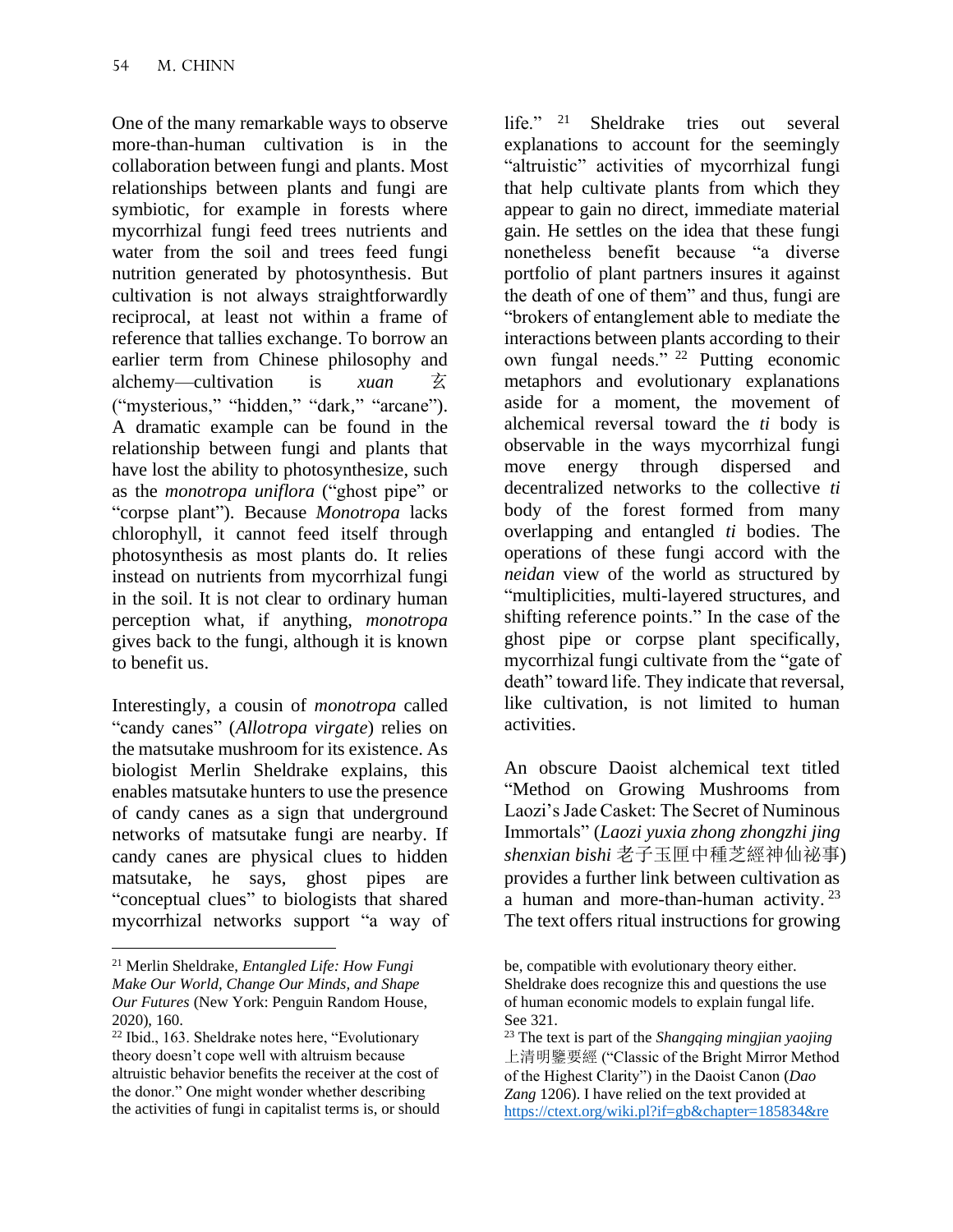mushrooms that grant "immortality." The reader is informed that certain plant medicines can be used to nourish and extend one's life, but will not make one immortal. The seeker of immortality has two options: they can ingest "numinous mushrooms" *(lingzhi*  $\mathbb{R} \not\equiv$ ) growing in the wild over many years or they can eat mushrooms that have been cultivated atop four alchemical materials (cinnabar, gold, laminar malachite, and realgar) associated with the Five Phases or Elements (*wu xing* 五 行 ). These alchemically grown mushrooms grant immortality because they transmit the "harmonious *qi*" (*he qi* 和氣) of the heavens and earth as well as *yin* and *yang* when consumed.

In the descriptions of the effects of numinous mushrooms, immortality is not presented as eternal life but as the transcendence of ordinary time and space. For example, after cultivating and eating a mushroom grown from laminar malachite, one will "float about, be welcomed by spirits, ascend to the heavens in broad daylight and become as boundless as the heavens and earth." <sup>24</sup> After eating cinnabar grown mushrooms, one will be able to walk on water and be unburned by fire. <sup>25</sup> This extraordinary and puzzling description parallels a passage in the *Zhuangzi* in which Liezi 列子 describes the fully realized person (*zhen ren* 真人) as one who can walk under water without drowning and tread on fire without being burned. The explanation for these wonders is that the realized person is aligned with the formless source of all things. Such a person's wholeness cannot be harmed nor do they harm others. While the explanation given for

these feats in the *Zhuangzi* is not a numinous mushroom, the language of spontaneity and realization of formless origins here is shared with discussions of fungi in Daoist alchemical texts as well as the language and imagery of cultivating the internal elixir. In "The Marvelous Fungus and *The Secret of the Divine Immortals*," Dominic Steavu observes that the methods for growing and eating mushrooms in *Laozi's Jade Casket* and the visualizations used for self-cultivation in internal alchemy are "strikingly identical" and offer evidence that the former may have been as much a meditation manual as mycological guide: "By consuming the numinous mushrooms, adepts absorb the myco-mineral essence and use it to invert the cosmogonic process." <sup>26</sup> Through processes of increasing refinement and what we might think of as reverse reproduction, one moves via the corporeal, transformative forms of the *ti* body toward *dao* and the great formless beginning.

Fungi reproduce in other strange ways. Some scholars have suggested translating *zhi* as "cryptogram," which means "hidden reproduction," instead of "mushroom." In discussing the possible merits of this translation, Steavu notes that Medieval Chinese observers were "fully cognizant of the fact that mushrooms reproduced differently from other plants" and "described this process as spontaneous manifestation (*zisheng* 子生), which can also be rendered 'self-generating."<sup>27</sup> Whether humans can self-generate as proficiently is questionable; we may be more like the ghost pipe plants rooted into the borderlands of mycelium and roots, living off the symbiosis between fungi and tree. It seems the ghost pipe tricks the

[map=gb](https://ctext.org/wiki.pl?if=gb&chapter=185834&remap=gb) as well as Dominic Steavu's excellent overview in: "The Marvelous Fungus and *The Secret of the Divine Immortals*," *Micrologus* 26 (2018). 24 芝盡, 即能輕 舉, 當有神来迎之, 白日升天, 與天地無窮矣。

<sup>25</sup> 即能步行水上,焰火不灼。

<sup>26</sup> Steavu, "The Marvelous Fungus and *The Secret of the Divine Immortals*," 380.

<sup>27</sup> Ibid., 358.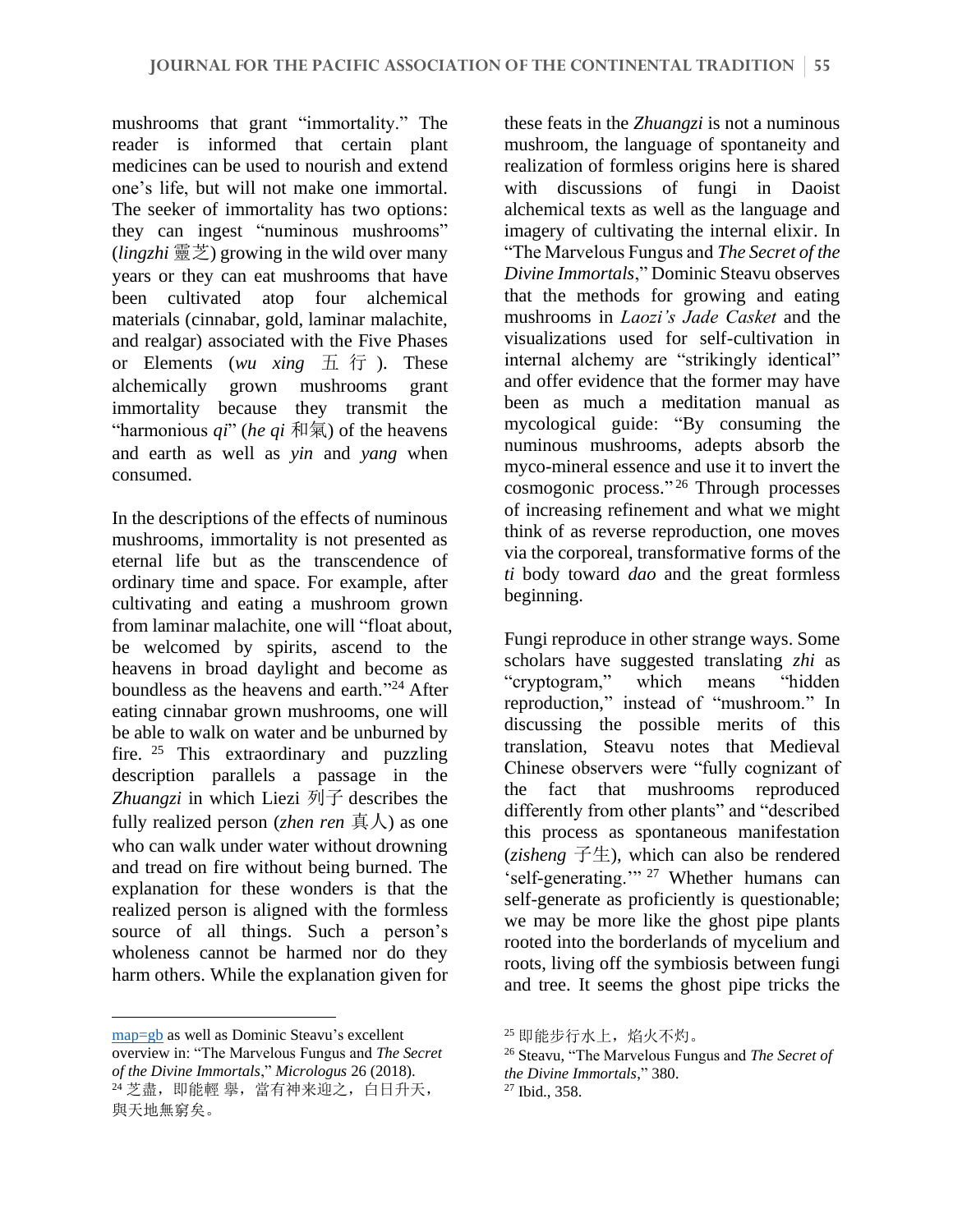fungi into a false mycorrhizal relationship by chemically mimicking a tree—a beautiful and spooky parasite masquerading as a conduit between sun and soil, the heavens and earth. But we do not really know how and what the ghost pipe cultivates from its oddly asymmetrical place in the forest. We do know that although that humans cannot intentionally cultivate the ghost pipe plant, its ingestion reverses human pain on many registers by changing our relationship to suffering. It is not a straightforward analgesic; it facilitates self-healing rather than killing pain, and in this regard utilizes reversal to bring us closer to regeneration.

# **The Way Back**

Like cultivation and regeneration, disturbance and interference are also not limited to human activity. Fungi thrive on disturbance and even generate it. Sheldrake puts this well: "fungi make worlds; they also unmake them."<sup>28</sup> Humans as well as much life on earth rely on the world-making and unmaking activities of fungi. Perhaps this two-way capacity makes fungi well-suited to what Tsing calls "third nature" or what grows from "temporal polyphony" and survives in the midst of capitalist ruins. But this point alone does not resolve the tension between disturbance and cultivation when it comes to the worst kinds of destruction humans inflict. And we should not overlook the ways that disturbance has been naturalized by those who deny the climate crisis. We cannot simply equivocate the way humans behave with the ways cultivation and disturbance operate in the more than human parts of nature. We clearly have much to learn about such practices.

If we are lucky enough to still be invited as apprentices to nature, how might we learn the arts of cultivation? For one, we must relinquish the savior complex that closely accompanies our destructive tendencies. "You break it; you fix it" is an ethical injunction with a very human problem at the center. Should we look to those who bring great destruction and illness for healing and repair? Perhaps those who break it are the last who should fix it. Cultivation that follows the alchemical model always requires first emptying the self and its vain presumptions, one of which is the fantasy that the fate of the Earth rests with us. As Jason Wirth writes, "Of course, we should not flatter ourselves that the survival of the Earth depends on our actions." <sup>29</sup> Earth will survive, he reminds, and in the fullness of time biodiversity will likely benefit from catastrophic ruin just as it has before. This is not an excuse for inaction though. Wirth tells us, "Nonetheless, our unhinged relationship to the earth is a question of etiquette, of ethics, of finding a more sacred manner of wayfaring, of cleareyed compassion for who and where we are." <sup>30</sup> One response to this call might be found in the Daoist approaches explored here—especially in the aesthetic nature of the practices which unite etiquette (*li* 禮), ethics (*de*), wayfaring and waymaking (*dao*), and cultivated care. These can be observed, for example, in the detailed ritual instructions found in Daoist alchemy for cultivating and embodying numinous mushrooms as well as generating the internal elixir.

In fact, the *ti* body—the source or origin we move toward in alchemical reversal—is closely associated with ritual and etiquette (*li*), and thus with music (*yue* 樂 ). One considerable reason is that in addition to sharing organic and ecological characteristics,

<sup>28</sup> Ibid., 224.

<sup>29</sup> Jason Wirth, *Mountains, Rivers, and the Great Earth: Reading Gary Snyder and Dōgen in an Age of* 

*Ecological Crisis* (Albany: State University of New York Press, 2017), xvii.  $30$  Ibid, xvii.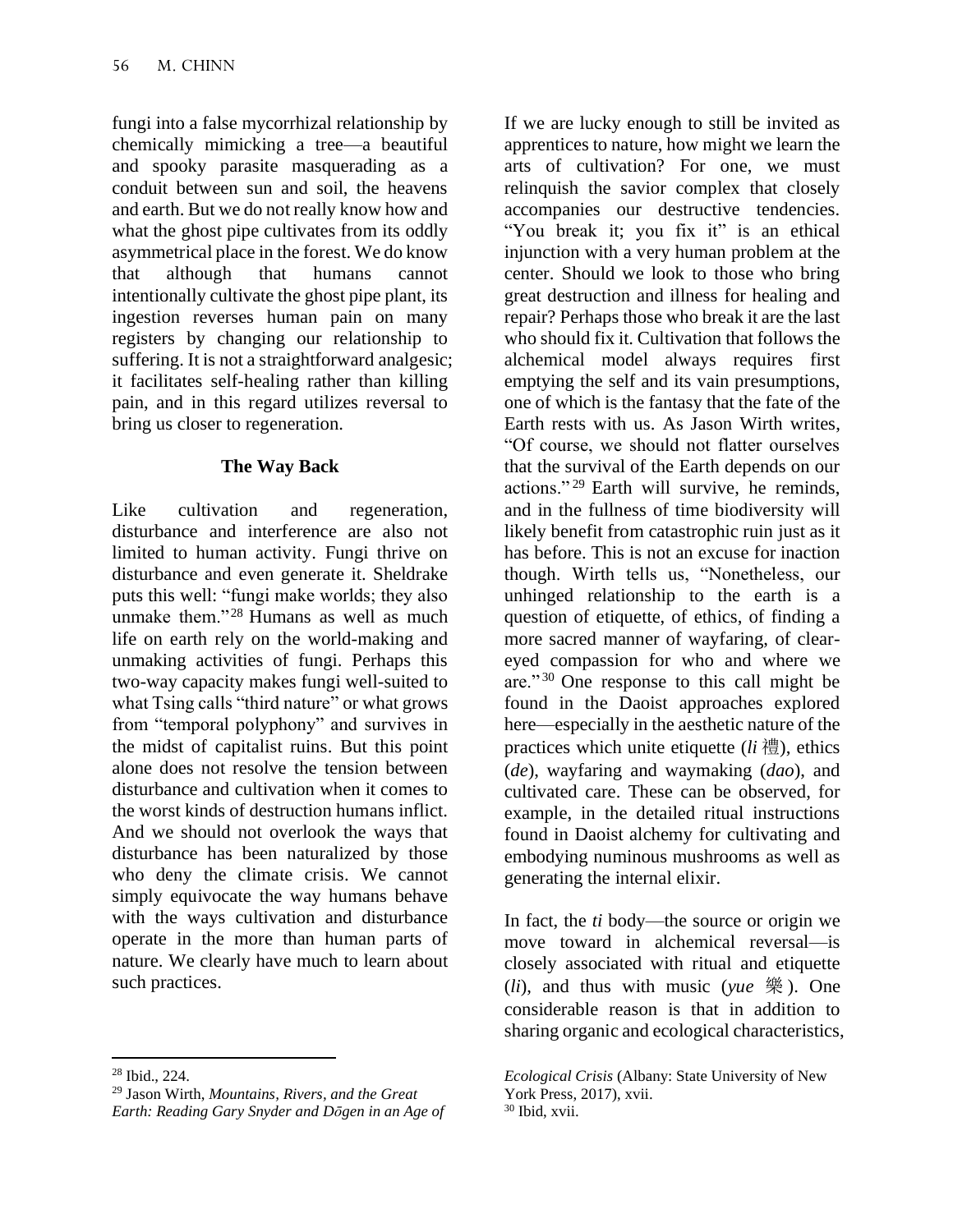ritual activities and *ti* bodies are emeshed through sense—as both perceiving and meaning. In ritual activity, the aesthetic engagement of the body heightens and alters sense perception while deepening the intimacy of sensing and meaningfulness. As well, both *ti* bodies and rituals are characterized by part-whole organization, and multivalent, liminal activities which contribute to the powerful effects of ritual upon sensing. Together these factors facilitate the embodiment of ritual meaning and indicate why the corporeal body that eats, decomposes, and reproduces serves as the "great body" of ritual.<sup>31</sup> In the "Tianxia" 天 下 ("Under the Heavens") chapter of the *Zhuangzi*, Hui Shi says, "In caring for all things, the heavens and earth are one body (*ti*)." <sup>32</sup> This does not have to mean attaining a quiescent mystical oneness with nature; deeply practiced and cultivated ritual activity also generates one body with the heavens and earth. Like all practices of awakening, alchemy is hard and sincere work.

Finally, a last thought on the golden elixir of immortality. I should amend my earlier suggestion that philosophers have excised the arcane and alchemical; it still enters the gates of philosophy through art and wonder. This too has a long history, east and west, north and south. Merleau-Ponty once suggested that art enacts a phenomenological reduction when it returns us to our being in the world and makes our ties to it "fly up like sparks" and even claimed that the best formulation of the reduction was "wonder in the face of the world."<sup>33</sup> The heavy reliance on aesthetic imagery and practices in Daoist internal alchemy also attests to the power of art and aesthetics to cultivate (as well as intervene and disturb). And art, like cultivation, is both a human and more-than-human gift. Finding our way back to merge with the heavens and earth, through what the *Zhuangzi* calls hidden or dark virtuosity that accords with the great beginning, might not be as esoteric as it sounds—at least tastes of it might not be.

It may be as easy as laughing with friends in the golden afternoon light of an autumnal meadow in Yosemite, or hearing an owl hooting in time with the machine

sounds of the subway in Oakland, or finding green saplings tenderly growing from black scorched trees in the Sonoran mountains. When the *Zhuangzi* compares the turnings of the human heartmind to music coming out of emptiness and mushrooms sprouting forth, the human and more-than-human arts of reversal are paired to spark awe at the transformative source of each moment. Cultivation and its associated arts of disturbance and regeneration spring from this same source which is not separate from

 $31$  *Li* and *ti* are cognates and the potency of this relationship is apparent in the *Liji* or Book of Rituals 禮記 where ritual is compared to a "great body." Sommer cites the following passage: "The great body (*da ti* 大體) of ritual is embodied (*ti*) in heaven and earth, is modeled on the four seasons, is gauged in the yin and yang, and accords with the human condition." Sommer, "Boundaries of the *Ti* Body," 299.

<sup>32</sup> 氾愛萬物,天地一體也. *Zhuangzi Yinde*, 33.73- 74.

<sup>33</sup> Merleau-Ponty writes, "The best formulation of the reduction is probably that given by Eugen Fink, Husserl's assistant, when he spoke of 'wonder' in the face of the world. Reflection does not withdraw from the world towards the unity of consciousness as the world's basis: instead it steps back to watch the forms of transcendence fly up like sparks from a fire; it slackens the intentional threads which attach us to the world, and thus brings them to our notice. It, alone, is consciousness of the world, because it reveals the world as strange and paradoxical." Maurice Merleau-Ponty, *Phenomenology of Perception*, trans. Colin Smith (London: Routledge, 2002), xv.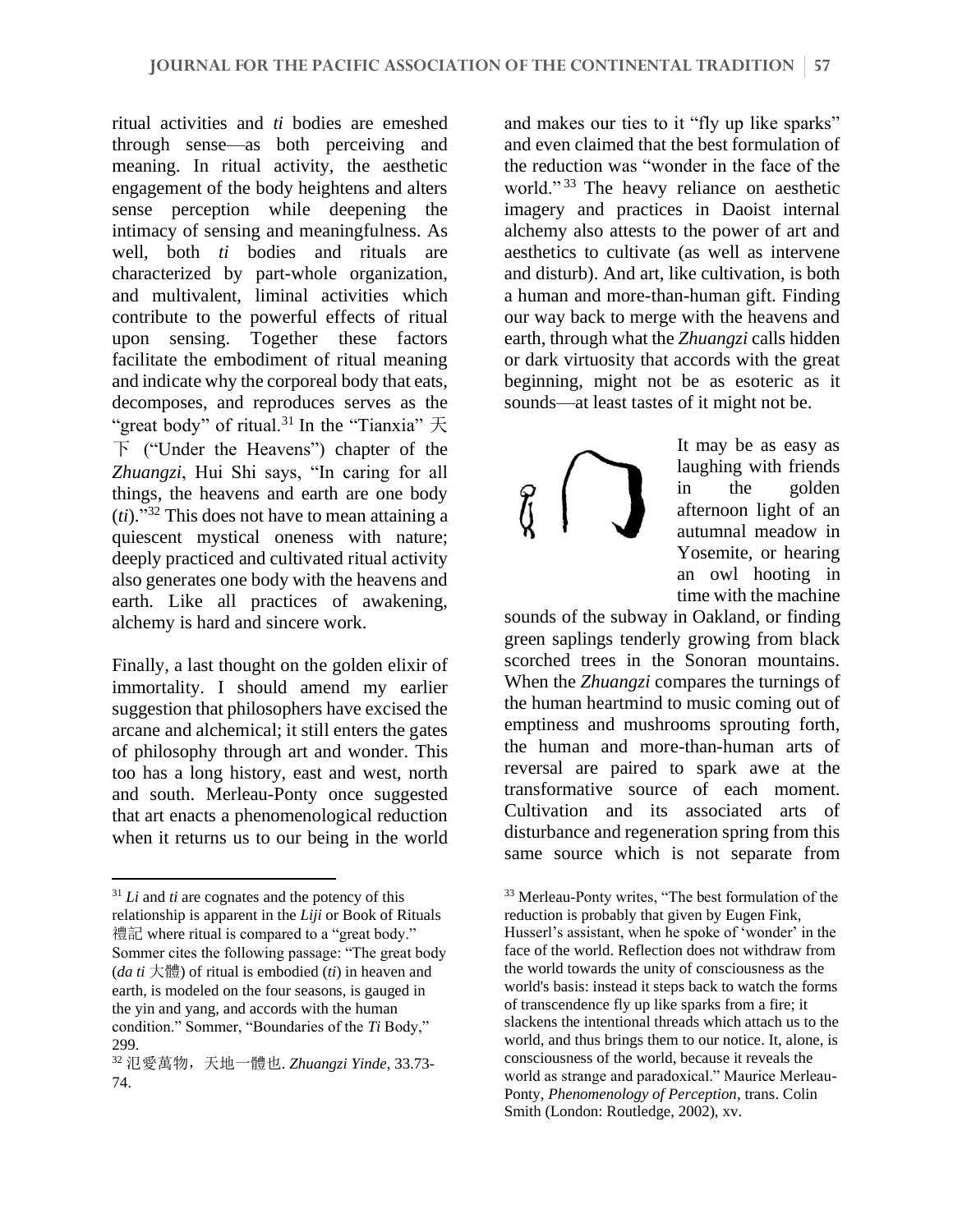things themselves. In our wonder at the great rocks, the termite trails, the birds, the earth and sky, the mushrooms sprouting from Laozi's jade casket, or the first moment of a piece of music, we can experience the reversal of the space and time marking the sickly dynamics laying ruin to earthly life. This is but a jumpstart on the way back to the fathomless (*xuan*) and polyphonic great beginning heard in the words of the *Laozi*: "reversal is the movement of *dao*."



Picture taken by author at "Sky Slope" in the Sonoran mountains (fall 2020).

## **Acknowledgements**

I am grateful to my fellow collaborators on this special issue for the *Journal of the Pacific and Continental Tradition* for their insightful feedback and inspiring work, and am especially thankful to Jennifer Liu for her helpful comments, sage translation advice, and extraordinary patience and support throughout this project. Parts of this paper were presented at the 2018 PACT conference in Yosemite and my ideas greatly benefitted from the generous and rich conversations there. I also thank Adelaide Tyrol for allowing me to use her wonderful illustration of the ghost pipe plant and mushroom. It speaks more clearly to what I hoped to say here than my words do. She says of her art: "Upon close inspection, the natural world reveals truths other than analytical ones. A random moment, fully recognized can embrace the spirit and lead us to a deeper understanding of life. For me, the source is contained in the natural world; the process of painting is an attempt to communicate with and understand its well-spring." (adelaidetyrol.com)